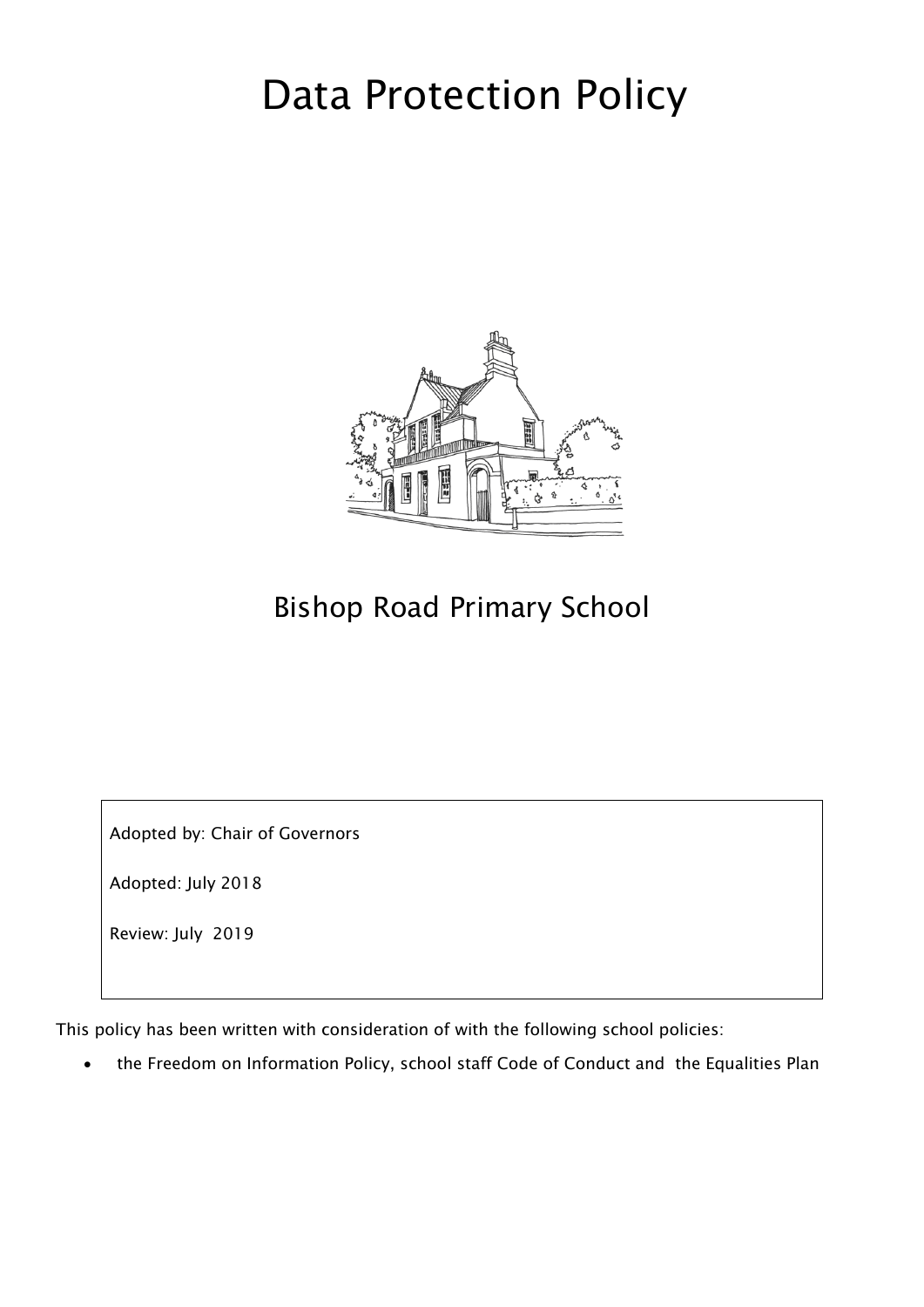## Data Protection Policy

#### 1. Introduction

This is a revised school policy designed to ensure that we meet the requirements as set out under The Data Protection Act 2018 for the handling of personal data in the role of controller.

#### 2. Scope

This policy applies to all employees of Bishop Road Primary School Bishop Road Primary School including contract, agency and temporary staff, volunteers and employees of partner organisations working for Bishop Road Primary School.

#### 3. Legal Principles

In execution of this policy Bishop Road Primary School will comply with the data protection principles of the GDPR specified in Article 5. These are that personal data be:

- a) processed lawfully, fairly and in a transparent manner in relation to individuals;
- b) collected for specified, explicit and legitimate purposes and not further processed in a manner that is incompatible with those purposes; further processing for archiving purposes in the public interest, scientific or historical research purposes or statistical purposes shall not be considered to be incompatible with the initial purposes;
- c) adequate, relevant and limited to what is necessary in relation to the purposes for which they are processed;
- d) accurate and, where necessary, kept up to date; every reasonable step must be taken to ensure that personal data that are inaccurate, having regard to the purposes for which they are processed, are erased or rectified without delay;
- e) kept in a form which permits identification of data subjects for no longer than is necessary for the purposes for which the personal data are processed; personal data may be stored for longer periods insofar as the personal data will be processed solely for archiving purposes in the public interest, scientific or historical research purposes or statistical purposes subject to implementation of the appropriate technical and organisational measures required by the law in order to safeguard the rights and freedoms of individuals;
- f) processed in a manner that ensures appropriate security of the personal data, including protection against unauthorised or unlawful processing and against accidental loss, destruction or damage, using appropriate technical or organisational measures.

Bishop Road Primary School will adopt the appropriate technological and organisational measures to ensure compliance with the Data Protection Principles by carrying out the necessary procedures. The concept of *data protection by design* will be a guiding principle in achieving the security of individual's data protection rights.

In all aspects of our work we will ensure that the rights of the data subject are protected by all practicable measures associated with the conduct of our work. The rights of the data subject as defined in law are;

- a) The Right to be informed in a clear, concise and transparent manner
- b) The Right of access
- c) The Right to rectification
- d) The Right to erasure
- e) The Right to restrict processing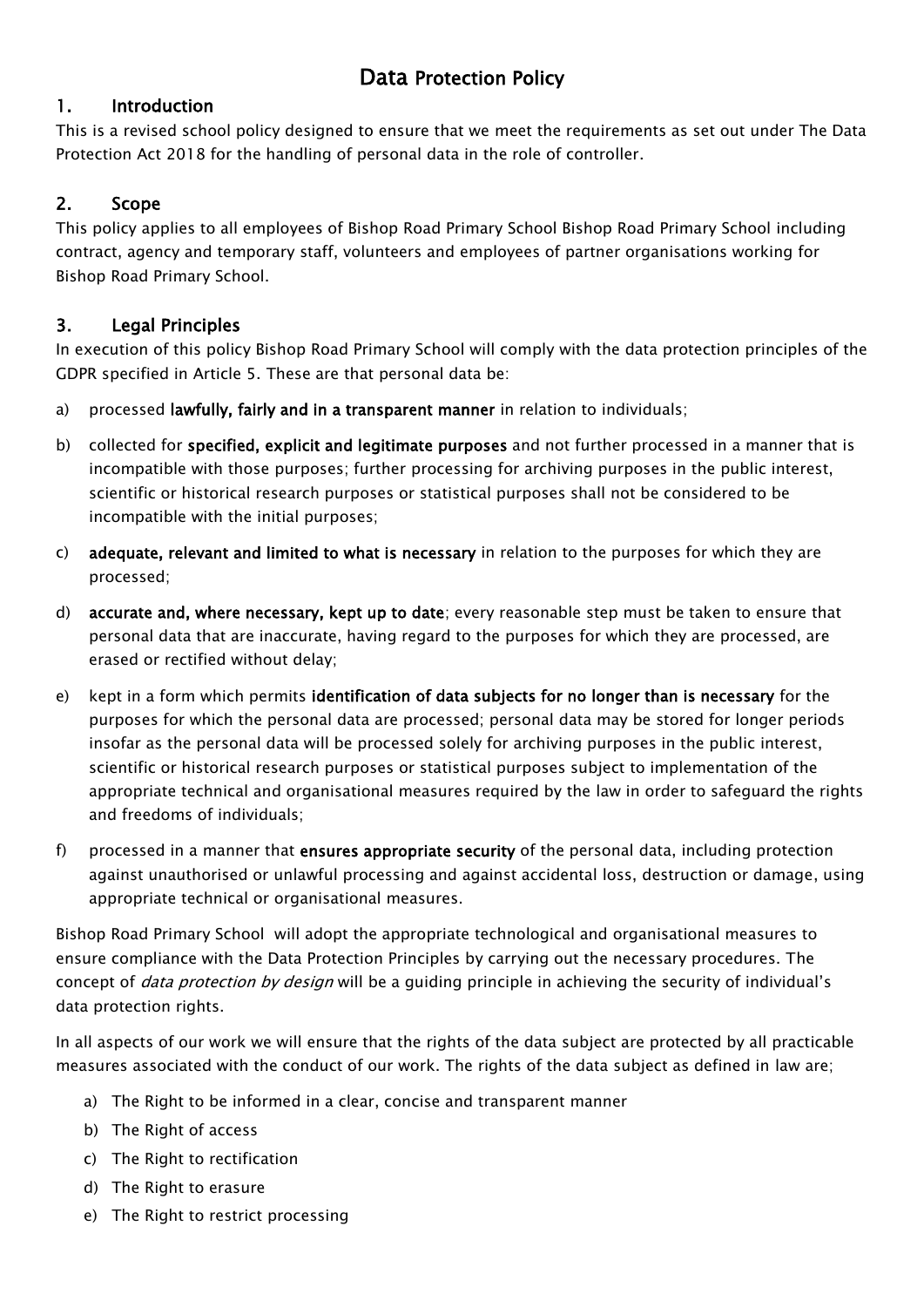- f) The Right to data portability
- g) The Right to object
- h) Rights related to automated decision making

#### 4. Response Times in the Application of Legislation

In applying these regulations Bishop Road Primary School is obliged to adhere to the following schedules. The procedures for subject access are detailed in [Appendix 1.](#page-4-0)

- a) Subject Access Requests (SARs) whereby an individual may request personal information held by Bishop Road Primary School about themselves or a nominated individual on their behalf must be responded to within 1 month,
- b) Where the above is found to be complex or numerous an extension may be granted allowing an additional 2 months however the subject must be informed within 1 month of their request,
- c) No fee shall be charged for the above except where it is found to be excessive, repetitive or manifestly unfounded in accordance with the law,
- d) Freedom of Information Act Requests (FOIAs) whereby an individual may request information held by the school but may not contain information relating to individuals, subject to certain exceptions, must be responded to as soon as possible within 20 working days,
- e) No fee shall normally be charged for the above. However in exceptional circumstances a fee may be charged,

#### 5. Rights of the Data Subject

Where consent has been sought as the justification on processing, adequate measures must be in place to record consent and an appropriate method of removing the individual's personal data should consent be revoked must be adopted. In the vast majority of data processing activities a statutory power will be the reason for data processing.

Except where a statutory exemption applies or is in the public interest regarding health an individual who wishes to exercise their right to erasure shall have their personal data removed from all areas where applicable.

An individual when making a SAR is entitled to the following;

- a) confirmation that their data is being processed;
- b) access to their personal data;
- c) other supplementary information this largely corresponds to the information that should be provided in a privacy notice.

#### 6. Data Protection by Design

It is a statutory requirement that any activity involving a high risk to the data protection rights of the individual when processing personal data be assessed by the Data Protection Impact Assessment. Prior to the assumption of any such activity i-west must be consulted and an initial screening be conducted assessing risk.

Any activity involving the processing of personal data must be registered on the Register of Processing Activity and reviewed at the very least annually.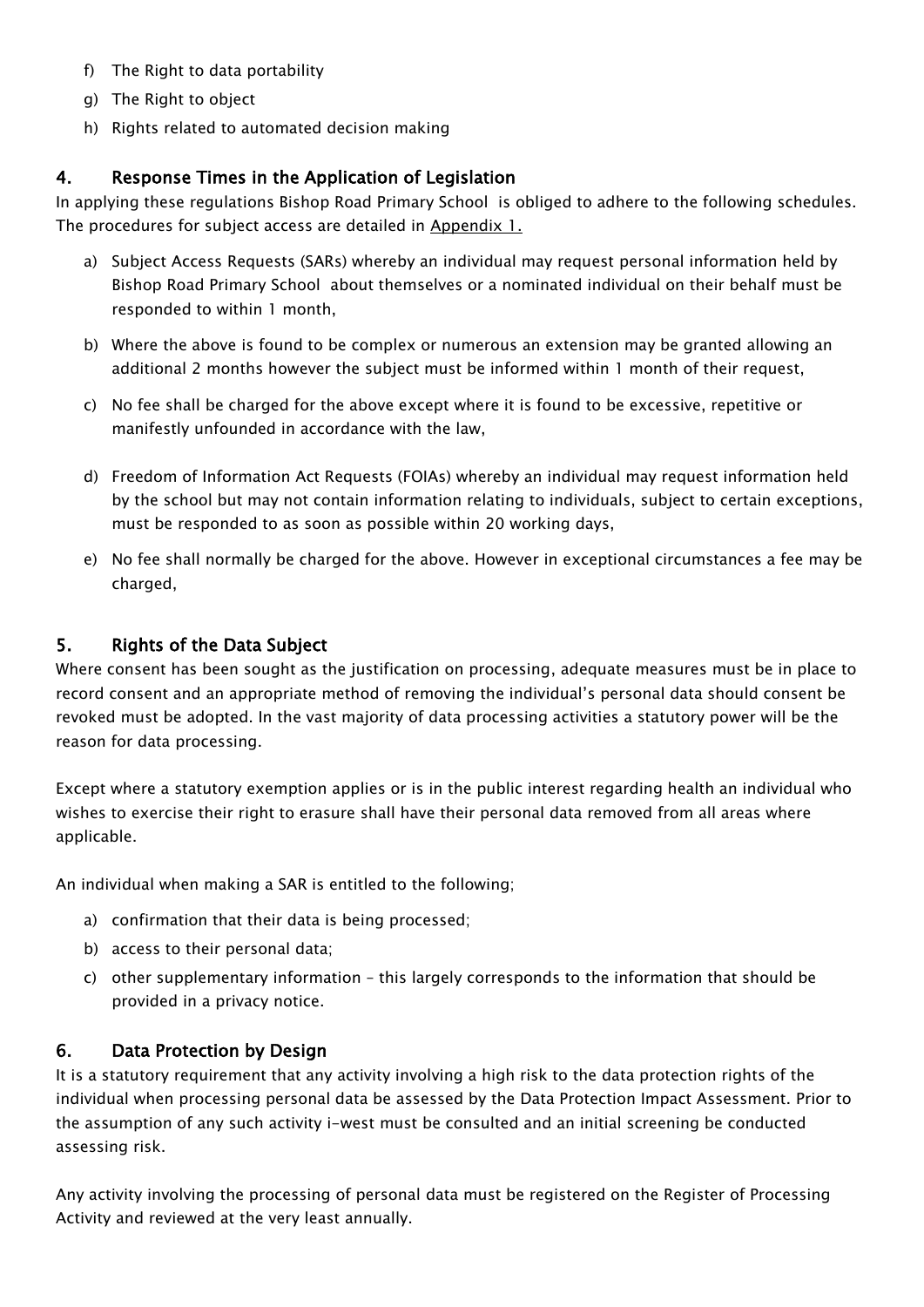#### 7. Data Retention

Except where a specified retention period has been defined in accordance with the purpose of the activity any period of retention is defined by Bishop Road Primary School record retention schedule. This is detailed in the Data Retention Policy and the subsequent schedule.

#### 8. Complaints

Where an individual makes a complaint relating to the processing of their personal data or is unhappy with any response to an SAR, FOI or EIR (if appropriate) request they may request an internal review (IR) be conducted. Requests for an IR should be within 40 days of the original response. The responsibility for the conduct of an IR is with the School who will discuss with the appointed DPO (i-west). The School contact is:

> Thomas Powe Bishop Road Primary School Bishopston Brisotl BS7 8LS

If an individual is unhappy with the outcome of the IR they have the right to appeal to the Information Commissioner's Office (ICO) for assessment, the ICO is contactable at;

> Wycliffe House, Water Lane, Wilmslow, Cheshire, SK9 5AF.

#### 9. Security Incidents

Wherever it is believed that a security incident has occurred or a 'near miss' has occurred, the school and the Data Protection Officer (i-west) must be informed immediately and the Security Incident Management (SIM) process must be carried out. The SIM is designed to manage, investigate, report and provide 'Learning from Experience' (LFE) to avoid future incidents occurring.

In any case an incident must be reported no later than 24 hours from identification, except where a malicious incident has occurred. The learning culture within the organisation seeks the avoidance of a blame culture and is key to allowing individuals the confidence to report genuine mistakes.

Further details on security incidents and data breaches can be found in the Data Breach Policy.

#### 10. Monitoring and Discipline

Compliance with this policy shall be monitored through a review process. This will be agreed with the Data Protection Officer, and compliance will be reported to the senior management team.

Should it be found that this policy has not been complied with, or if an intentional breach of the policy has taken place, the organisation, in consultation with senior management, shall have full authority to take the immediate steps considered necessary, including disciplinary action.